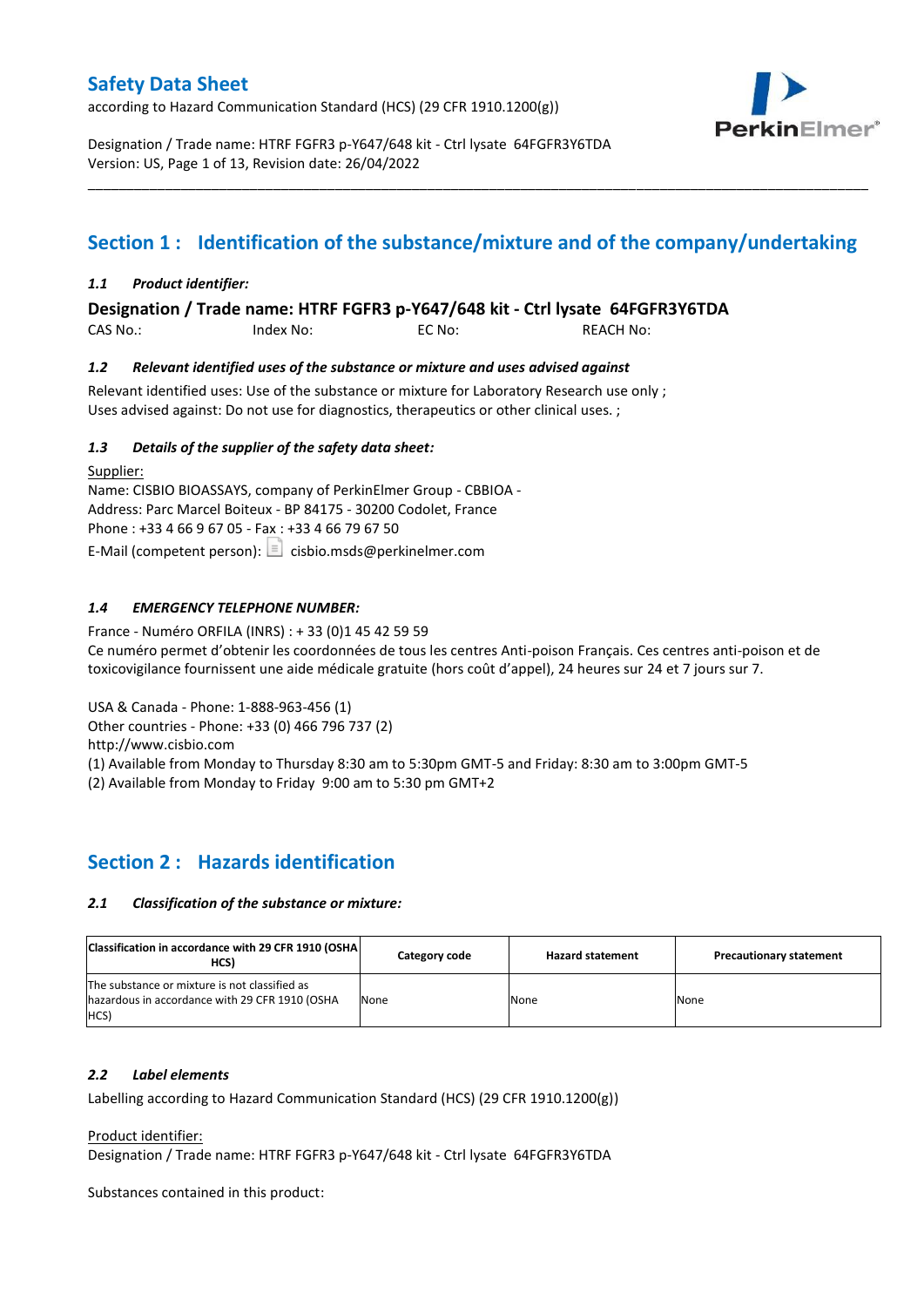according to Hazard Communication Standard (HCS) (29 CFR 1910.1200(g))

Designation / Trade name: HTRF FGFR3 p-Y647/648 kit - Ctrl lysate 64FGFR3Y6TDA Version: US, Page 2 of 13, Revision date: 26/04/2022



Hazard pictograms

Signal word:

Hazard and precautionary statements:

### *2.3 Other hazards*

The mixture contains substances classified as 'Substances of Very High Concern' (SVHC) published by the European CHemicals Agency (ECHA) under article 57 of REACH at levels of 0.1% or higher. This substance or mixture contains no components considered to be either persistent, bioaccumulative and toxic (PBT), or very persistent and very bioaccumulative (vPvB) at levels of 0.1% or higher ;

\_\_\_\_\_\_\_\_\_\_\_\_\_\_\_\_\_\_\_\_\_\_\_\_\_\_\_\_\_\_\_\_\_\_\_\_\_\_\_\_\_\_\_\_\_\_\_\_\_\_\_\_\_\_\_\_\_\_\_\_\_\_\_\_\_\_\_\_\_\_\_\_\_\_\_\_\_\_\_\_\_\_\_\_\_\_\_\_\_\_\_\_\_\_\_\_\_\_\_\_\_

Adverse human health effects: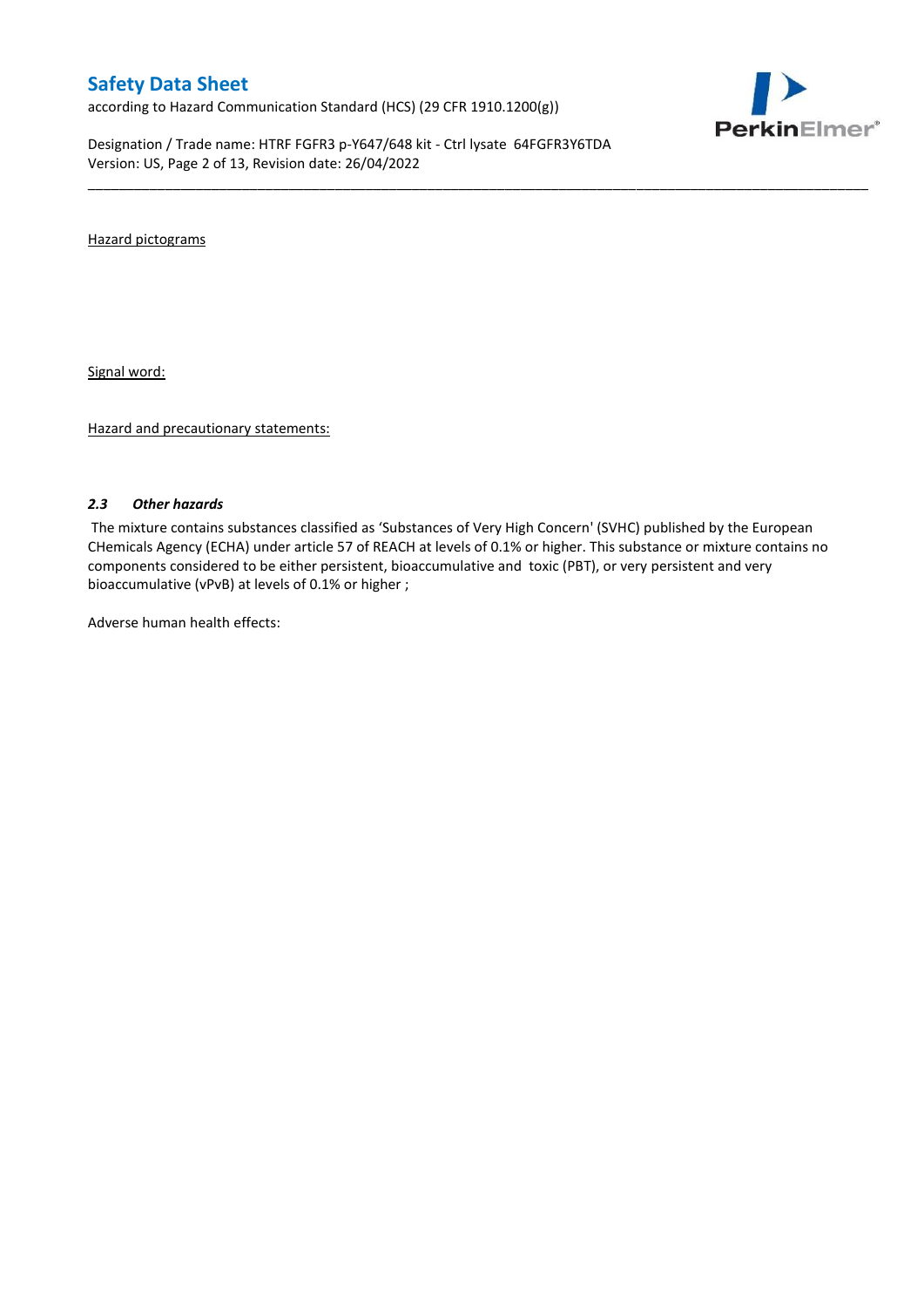according to Hazard Communication Standard (HCS) (29 CFR 1910.1200(g))



Designation / Trade name: HTRF FGFR3 p-Y647/648 kit - Ctrl lysate 64FGFR3Y6TDA Version: US, Page 3 of 13, Revision date: 26/04/2022

# **Section 3 : Composition/information on ingredients**

## *3.2 Mixtures*

Hazardous ingredients:

| Substance name                                                                                 | CAS <sub>n</sub> ° | Index n° | $ECn$ °   | Classification in accordance with 29 CFR <br>1910 (OSHA HCS)                                                                                                                                                                         | Concentration<br>(%) | <b>SCL</b> | M-factor |
|------------------------------------------------------------------------------------------------|--------------------|----------|-----------|--------------------------------------------------------------------------------------------------------------------------------------------------------------------------------------------------------------------------------------|----------------------|------------|----------|
| $4-(2-$<br>hydroxyethyl)piperazin-1-7365-45-9<br>vlethanesulphonic acid                        |                    |          | 230-907-9 |                                                                                                                                                                                                                                      | < 10%                |            |          |
| Poly(oxy-1,2-ethanediyl),<br>$\alpha$ -[4-(1,1,3,3-<br>tetramethylbutyl)phenyl]-<br>ω-hydroxy- | 9002-93-1          |          |           | Acute toxicity - Acute Tox. 4 - H302 - Oral<br>Hazardous to the aquatic environment -<br>Aquatic Chronic 2 - H411<br>Serious eye damage/eye irritation - Eye<br>Dam. 1 - H318<br>Skin corrosion/irritation - Skin Irrit. 2 -<br>H315 | $< 1\%$              |            |          |

\_\_\_\_\_\_\_\_\_\_\_\_\_\_\_\_\_\_\_\_\_\_\_\_\_\_\_\_\_\_\_\_\_\_\_\_\_\_\_\_\_\_\_\_\_\_\_\_\_\_\_\_\_\_\_\_\_\_\_\_\_\_\_\_\_\_\_\_\_\_\_\_\_\_\_\_\_\_\_\_\_\_\_\_\_\_\_\_\_\_\_\_\_\_\_\_\_\_\_\_\_

Additional information:

Full text of H- and EUH-phrases: see SECTION 16.

# **Section 4 : First aid measures**

### *4.1 Description of first aid measures*

**General information**: Do not leave affected person unattended. ; **Following inhalation**: In case of respiratory tract irritation, consult a physician. ; **Following skin contact**:After contact with skin, wash immediately with water ; **Following eye contact**: After contact with the eyes, rinse with water with the eyelids open for a sufficient length of time, then consult an ophthalmologist immediately. ; **Following ingestion**: Do NOT induce vomiting. ; **Self-protection of the first aider**:

## *4.2 Most important symptoms and effects, both acute and delayed*

Symptoms: No known symptoms to date. ; Effects:

## *4.3 Indication of any immediate medical attention and special treatment needed*

Notes for the doctor:

# **Section 5 : Firefighting measures**

## *5.1 Extinguishing media:*

Suitable extinguishing media: This product is not flammable. Use extinguishing agent suitable for type of surrounding fire ;

### *5.2 Special hazards arising from the substance or mixture*

Hazardous combustion products: /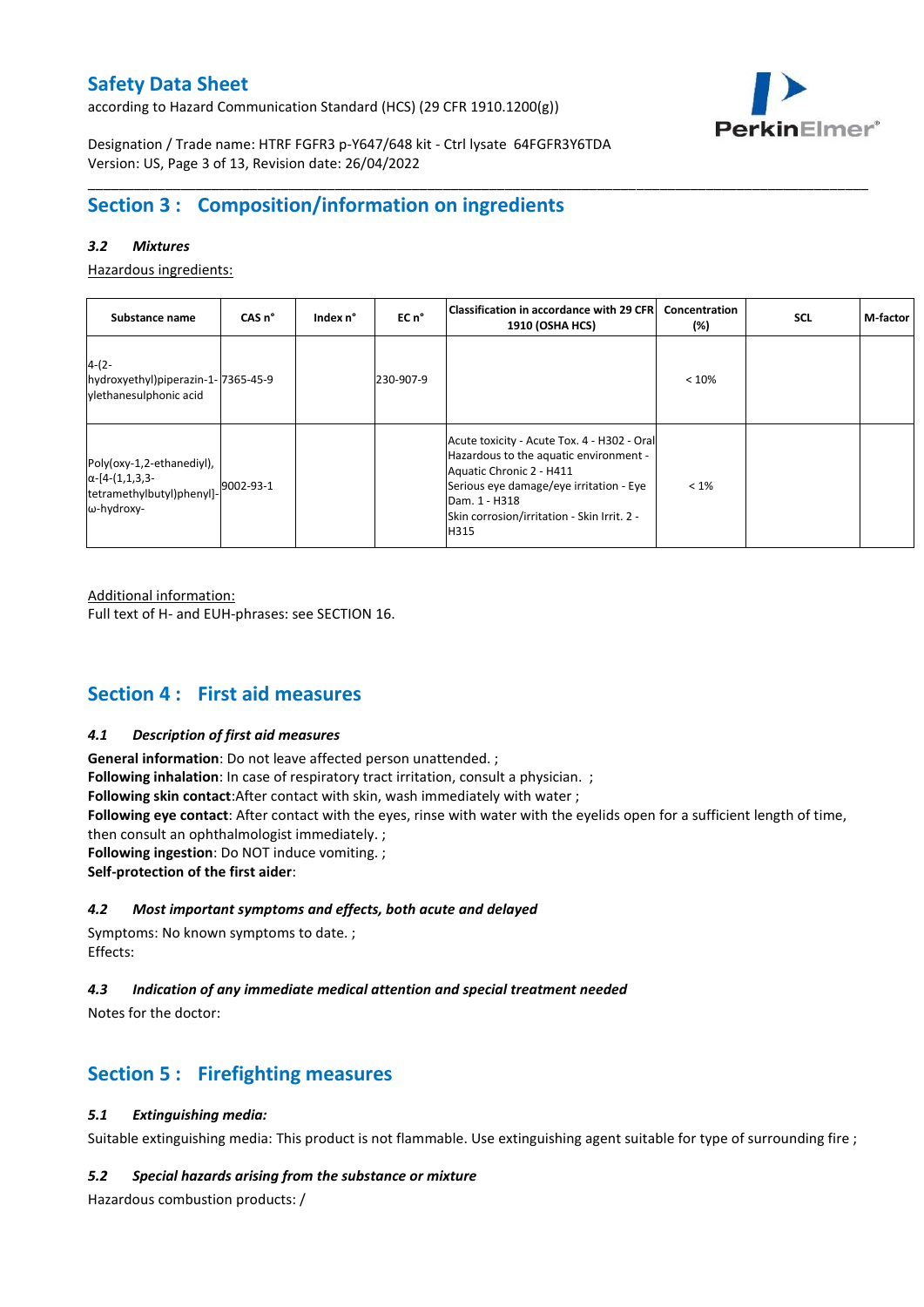according to Hazard Communication Standard (HCS) (29 CFR 1910.1200(g))



Designation / Trade name: HTRF FGFR3 p-Y647/648 kit - Ctrl lysate 64FGFR3Y6TDA Version: US, Page 4 of 13, Revision date: 26/04/2022

\_\_\_\_\_\_\_\_\_\_\_\_\_\_\_\_\_\_\_\_\_\_\_\_\_\_\_\_\_\_\_\_\_\_\_\_\_\_\_\_\_\_\_\_\_\_\_\_\_\_\_\_\_\_\_\_\_\_\_\_\_\_\_\_\_\_\_\_\_\_\_\_\_\_\_\_\_\_\_\_\_\_\_\_\_\_\_\_\_\_\_\_\_\_\_\_\_\_\_\_\_

# *5.3 Advice for fire-fighters*

Wear Protective clothing. ; Additional information:

# **Section 6 : Accidental release measures**

## *6.1 Personal precautions, protective equipment and emergency procedures*

Emergency procedures: Provide adequate ventilation. ;

### *6.2 Environmental precautions*

Do not allow to enter into surface water or drains. ;

### *6.3 Methods and material for containment and cleaning up*

For cleaning up: Suitable material for taking up: Absorbing material, organic ; Other information:

### *6.4 Reference to other sections*

Additional information:

# **Section 7 : Handling and storage**

## *7.1 Precautions for safe handling*

Protective measures: Advice on safe handling: Avoid contact with skin, eyes and clothes. ; Fire preventions:

Do not eat, drink or smoke in areas where reagents are handled. ; Advice on general occupational hygiene : Handle in accordance with good industrial hygiene and safety practice ;

### *7.2 Conditions for safe storage, including any incompatibilities*

Requirements for storage rooms and vessels: Keep container tightly closed. ; Hints on storage assembly: Materials to avoid: Further information on storage conditions:

## *7.3 Specific end uses:*

Recommendations on specific end uses: Observe technical data sheet. ;

# **Section 8 : Exposure controls/personal protection**

### *8.1 Control parameters*

Preliminary remark: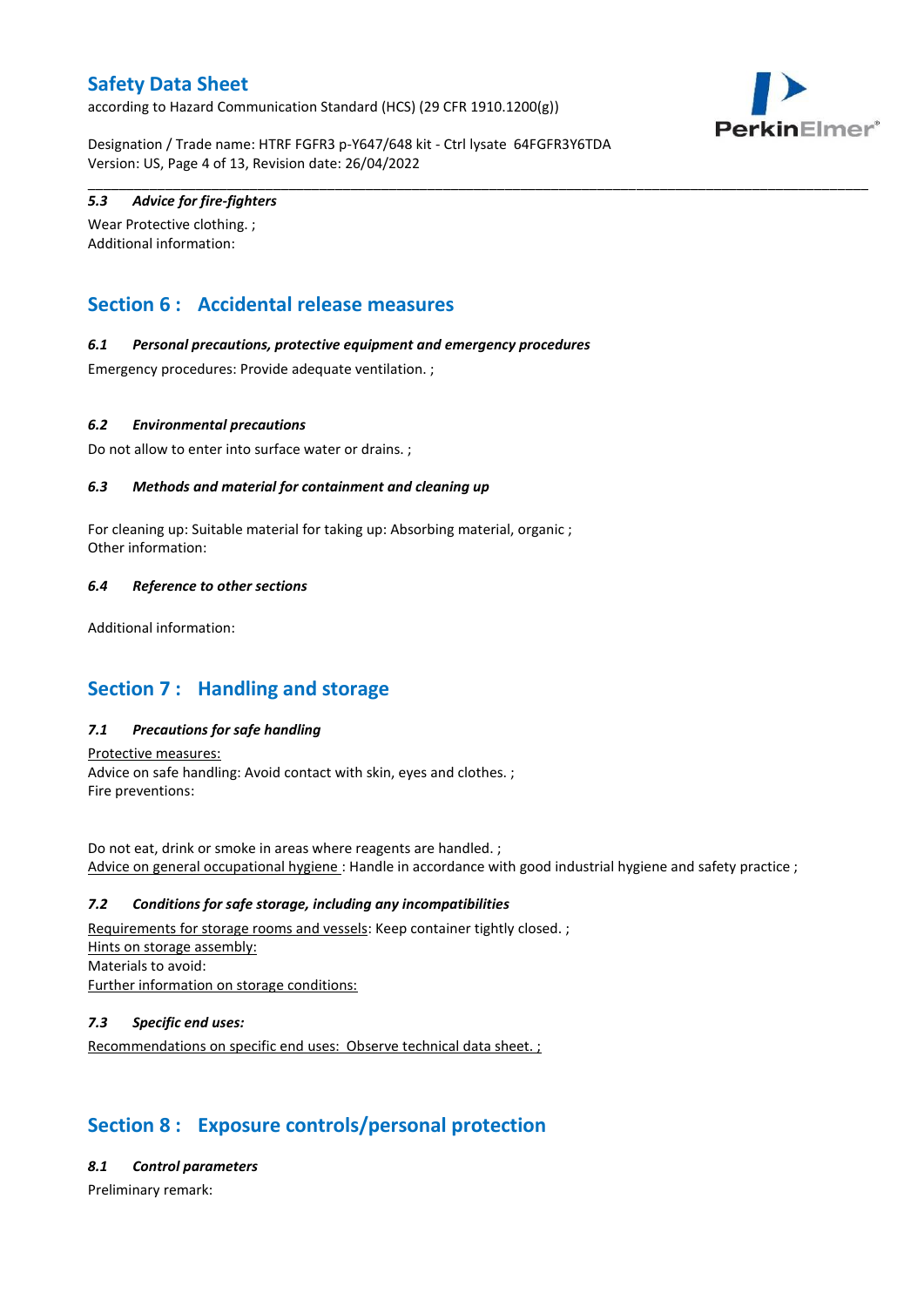according to Hazard Communication Standard (HCS) (29 CFR 1910.1200(g))



Designation / Trade name: HTRF FGFR3 p-Y647/648 kit - Ctrl lysate 64FGFR3Y6TDA Version: US, Page 5 of 13, Revision date: 26/04/2022

# 8.1.1 Occupational exposure limits:

OSHA (USA)

| Source : | Occupational Safety and Health Administration (OSHA) Permissible Exposure Limits (PELS) from 29 CFR 1910.1000 |                                      |           |                                                                            |                                                                               |                                                                      |                                                                        |  |  |  |
|----------|---------------------------------------------------------------------------------------------------------------|--------------------------------------|-----------|----------------------------------------------------------------------------|-------------------------------------------------------------------------------|----------------------------------------------------------------------|------------------------------------------------------------------------|--|--|--|
|          | Substance                                                                                                     | EC No.                               | CAS-No    | <b>OSHA Permissible</b><br><b>Exposure Limit (PEL)</b><br>8-hour TWA (ppm) | <b>OSHA Permissible</b><br><b>Exposure Limit (PEL) 8-</b><br>hour TWA (mg/m3) | <b>OSHA Permissible</b><br><b>Exposure Limit (PEL)</b><br>STEL (ppm) | <b>OSHA Permissible</b><br><b>Exposure Limit (PEL)</b><br>STEL (mg/m3) |  |  |  |
|          |                                                                                                               | $(7365-45-9) / 230-907$ $ 230-907-9$ | 7365-45-9 |                                                                            |                                                                               |                                                                      |                                                                        |  |  |  |

\_\_\_\_\_\_\_\_\_\_\_\_\_\_\_\_\_\_\_\_\_\_\_\_\_\_\_\_\_\_\_\_\_\_\_\_\_\_\_\_\_\_\_\_\_\_\_\_\_\_\_\_\_\_\_\_\_\_\_\_\_\_\_\_\_\_\_\_\_\_\_\_\_\_\_\_\_\_\_\_\_\_\_\_\_\_\_\_\_\_\_\_\_\_\_\_\_\_\_\_\_

| Source :                       | TRGS 903, November 2015, BAuA |               |             |           |
|--------------------------------|-------------------------------|---------------|-------------|-----------|
| Substance                      | EC No.                        | <b>CAS-No</b> | BGW (mg/m3) | BGW (ppm) |
| ./365-45-9 / 230-907-230-907-9 |                               | 7365-45-9     |             |           |

### 8.1.2 DNEL/PNEC-values:

• DNEL worker

| Source:                  |                     | <b>IGESTIS - substance database</b> |                                                 |                                                          |                                                           |                                                    |                                                       |                                                        |                                                             |
|--------------------------|---------------------|-------------------------------------|-------------------------------------------------|----------------------------------------------------------|-----------------------------------------------------------|----------------------------------------------------|-------------------------------------------------------|--------------------------------------------------------|-------------------------------------------------------------|
| Substance                | EC No.              | <b>CAS-No</b>                       | Acute – dermal,<br>local effects<br>(mg/kg/day) | Long-term $-$<br>dermal, local<br>effects<br>(mg/kg/day) | Long-term -<br>dermal,<br>systemic effects<br>(mg/kg/day) | $Acute -$<br>linhalation. local<br>effects (mg/m3) | Acute -<br>inhalation.<br>systemic effects<br>(mg/m3) | Long-term $-$<br>linhalation. local<br>effects (mg/m3) | $Long-term -$<br>inhalation.<br>systemic effects<br>(mg/m3) |
| 7365-45-9 /<br>230-907-9 | 230-907-9 7365-45-9 |                                     |                                                 |                                                          |                                                           |                                                    | 23.5-23.5                                             |                                                        |                                                             |

## • DNEL consumer

| Source:                  |        | <b>IGESTIS – substance database</b> |                                                 |                                                          |                                                             |                                                        |                                                       |                                                        |                                                             |
|--------------------------|--------|-------------------------------------|-------------------------------------------------|----------------------------------------------------------|-------------------------------------------------------------|--------------------------------------------------------|-------------------------------------------------------|--------------------------------------------------------|-------------------------------------------------------------|
| Substance                | EC No. | CAS-No                              | Acute - dermal,<br>local effects<br>(mg/kg/day) | Long-term $-$<br>dermal, local<br>effects<br>(mg/kg/day) | $Long-term -$<br>dermal.<br>systemic effects<br>(mg/kg/day) | Acute –<br>linhalation. local<br>$effects$ (mg/m3) $ $ | Acute -<br>inhalation.<br>systemic effects<br>(mg/m3) | $Long-term -$<br>linhalation. local<br>effects (mg/m3) | Long-term $-$<br>inhalation.<br>systemic effects<br>(mg/m3) |
| 7365-45-9 /<br>230-907-9 |        | 230-907-9 7365-45-9                 |                                                 |                                                          |                                                             |                                                        |                                                       |                                                        |                                                             |

### • PNEC

| Source:                                 | <b>INERIS</b> |               |              |  |  |              |  |  |                      |  |                                                                                                                                                                                                                                                                                                                                                                                                                                                                                                                                                     |  |  |  |
|-----------------------------------------|---------------|---------------|--------------|--|--|--------------|--|--|----------------------|--|-----------------------------------------------------------------------------------------------------------------------------------------------------------------------------------------------------------------------------------------------------------------------------------------------------------------------------------------------------------------------------------------------------------------------------------------------------------------------------------------------------------------------------------------------------|--|--|--|
|                                         |               |               | PNEC AQUATIC |  |  |              |  |  |                      |  |                                                                                                                                                                                                                                                                                                                                                                                                                                                                                                                                                     |  |  |  |
| <b>Substance</b>                        | EC-No.        | <b>CAS No</b> | freshwater   |  |  | marine water |  |  | intermittent release |  | <b>PNEC Sediment</b><br>freshwater<br>marine water<br>$\lceil (mg/L) \rceil \cdot (mg/kg) \cdot (ppm) \cdot (mg/L) \cdot (mg/kg) \cdot (ppm) \cdot (mg/L) \cdot (mg/kg) \cdot (ppm) \cdot (mg/L) \cdot (mg/L) \cdot (mg/L) \cdot (mg/L) \cdot (mg/L) \cdot (mg/L) \cdot (mg/L) \cdot (mg/L) \cdot (mg/L) \cdot (mg/L) \cdot (mg/L) \cdot (mg/L) \cdot (mg/L) \cdot (mg/L) \cdot (mg/L) \cdot (mg/L) \cdot (gm/L) \cdot (gm/L) \cdot (gm/L) \cdot (mg/L) \cdot (mg/L) \cdot (gm/L) \cdot (gm/L) \cdot (gm/L) \cdot (gm/L) \cdot (gm/L) \cdot (gm/L)$ |  |  |  |
|                                         |               |               |              |  |  |              |  |  |                      |  |                                                                                                                                                                                                                                                                                                                                                                                                                                                                                                                                                     |  |  |  |
| 7365-45-9<br>/ 230-907- 230-907-9<br>19 |               | 7365-45-9     |              |  |  |              |  |  |                      |  |                                                                                                                                                                                                                                                                                                                                                                                                                                                                                                                                                     |  |  |  |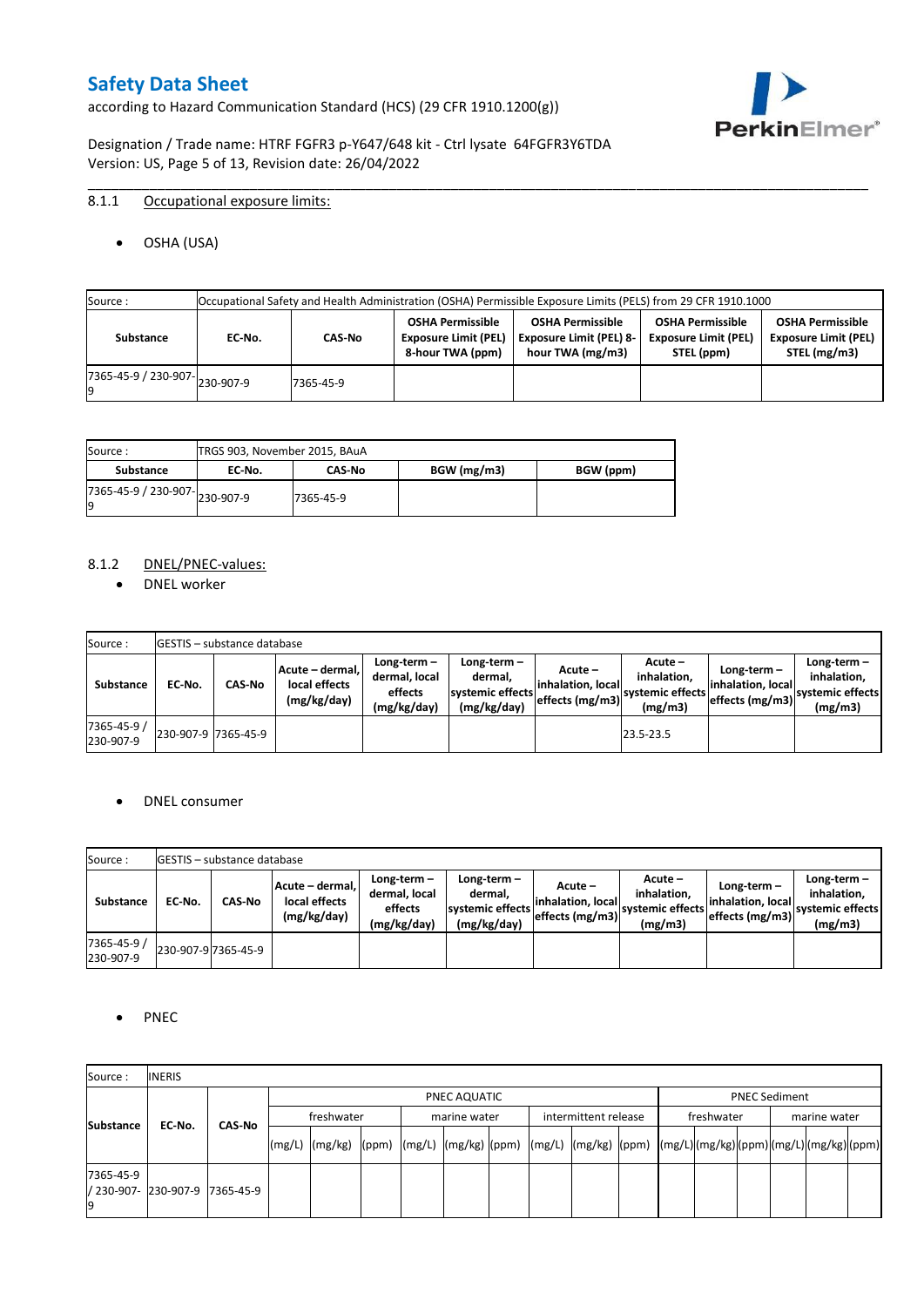according to Hazard Communication Standard (HCS) (29 CFR 1910.1200(g))



Designation / Trade name: HTRF FGFR3 p-Y647/648 kit - Ctrl lysate 64FGFR3Y6TDA Version: US, Page 6 of 13, Revision date: 26/04/2022

| Source:                  | <b>INERIS</b> |               |       |                                    |       |        |         |       |        |          |       |                                                           |  |  |
|--------------------------|---------------|---------------|-------|------------------------------------|-------|--------|---------|-------|--------|----------|-------|-----------------------------------------------------------|--|--|
|                          |               |               |       | Others                             |       |        |         |       |        |          |       |                                                           |  |  |
| <b>Substance</b>         | EC-No.        | <b>CAS-No</b> |       | PNEC sewage treatment<br>PNEC soil |       |        | plant   |       |        | PNEC air |       | PNEC secondary<br>poisoning<br>(mg/L)<br>(mg/kg)<br>(ppm) |  |  |
|                          |               |               | (mg/L | (mg/kg)                            | (ppm) | (mg/L) | (mg/kg) | (ppm) | (mg/L) | (mg/kg)  | (ppm) |                                                           |  |  |
| 7365-45-9 /<br>230-907-9 | 230-907-9     | 7365-45-9     |       |                                    |       |        |         |       |        |          |       |                                                           |  |  |

\_\_\_\_\_\_\_\_\_\_\_\_\_\_\_\_\_\_\_\_\_\_\_\_\_\_\_\_\_\_\_\_\_\_\_\_\_\_\_\_\_\_\_\_\_\_\_\_\_\_\_\_\_\_\_\_\_\_\_\_\_\_\_\_\_\_\_\_\_\_\_\_\_\_\_\_\_\_\_\_\_\_\_\_\_\_\_\_\_\_\_\_\_\_\_\_\_\_\_\_\_

# *8.2 Exposure controls*

8.2.1 Appropriate engineering controls:

Technical measures and appropriate working operations should be given priority over the use of personal protective equipment. See section 7

8.2.2 Personal protective equipment:

Eye / Face protection: Safety glasses with side-shields ;

Skin protection:Gloves ;

Respiratory protection:Ensure adequate ventilation ;

Thermal hazards:

8.2.3 Environmental exposure controls:

Consumer exposure control

Measures related to consumer uses of the substance (as such or in mixtures):

Measures related to the service life of the substance in articles:

# **Section 9 : Physical and chemical properties**

### *9.1 Information on basic physical and chemical properties*

**Annearance** 

| n                     |                  |
|-----------------------|------------------|
| Physical state        | Liquid           |
| Colour                | <b>Colorless</b> |
| Odour                 |                  |
| Odour threshold (ppm) |                  |

|                                          |                                       | Value | Concentration<br>(mol/L) | Method | Temperature (°C) | Pressure (kPa) | Remark |
|------------------------------------------|---------------------------------------|-------|--------------------------|--------|------------------|----------------|--------|
| pH                                       |                                       |       |                          |        |                  |                |        |
| Melting point (°C)                       |                                       |       |                          |        |                  |                |        |
| Freezing point (°C)                      |                                       |       |                          |        |                  |                |        |
| Initial boiling point/boiling range (°C) |                                       |       |                          |        |                  |                |        |
| Flash point (°C)                         |                                       |       |                          |        |                  |                |        |
| Evaporation rate (kg/m <sup>2</sup> /h)  |                                       |       |                          |        |                  |                |        |
| Flammability (type:) (%)                 |                                       |       |                          |        |                  |                |        |
| Upper/lower<br>flammability or explosive | Upper explosive limit<br>(%)          |       |                          |        |                  |                |        |
| limits                                   | Lower explosive limit (%)             |       |                          |        |                  |                |        |
| Vapour pressure (kPa)                    |                                       |       |                          |        |                  |                |        |
| Vapour density (g/cm <sup>3</sup> )      |                                       |       |                          |        |                  |                |        |
|                                          | Density (g/cm <sup>3</sup> )          |       |                          |        |                  |                |        |
| Densities                                | Relative density (g/cm <sup>3</sup> ) |       |                          |        |                  |                |        |
|                                          | Bulk density (g/cm <sup>3</sup> )     |       |                          |        |                  |                |        |
|                                          | Critical density (g/cm <sup>3</sup> ) |       |                          |        |                  |                |        |
| Solubility (Type: ) (g/L)                |                                       |       |                          |        |                  |                |        |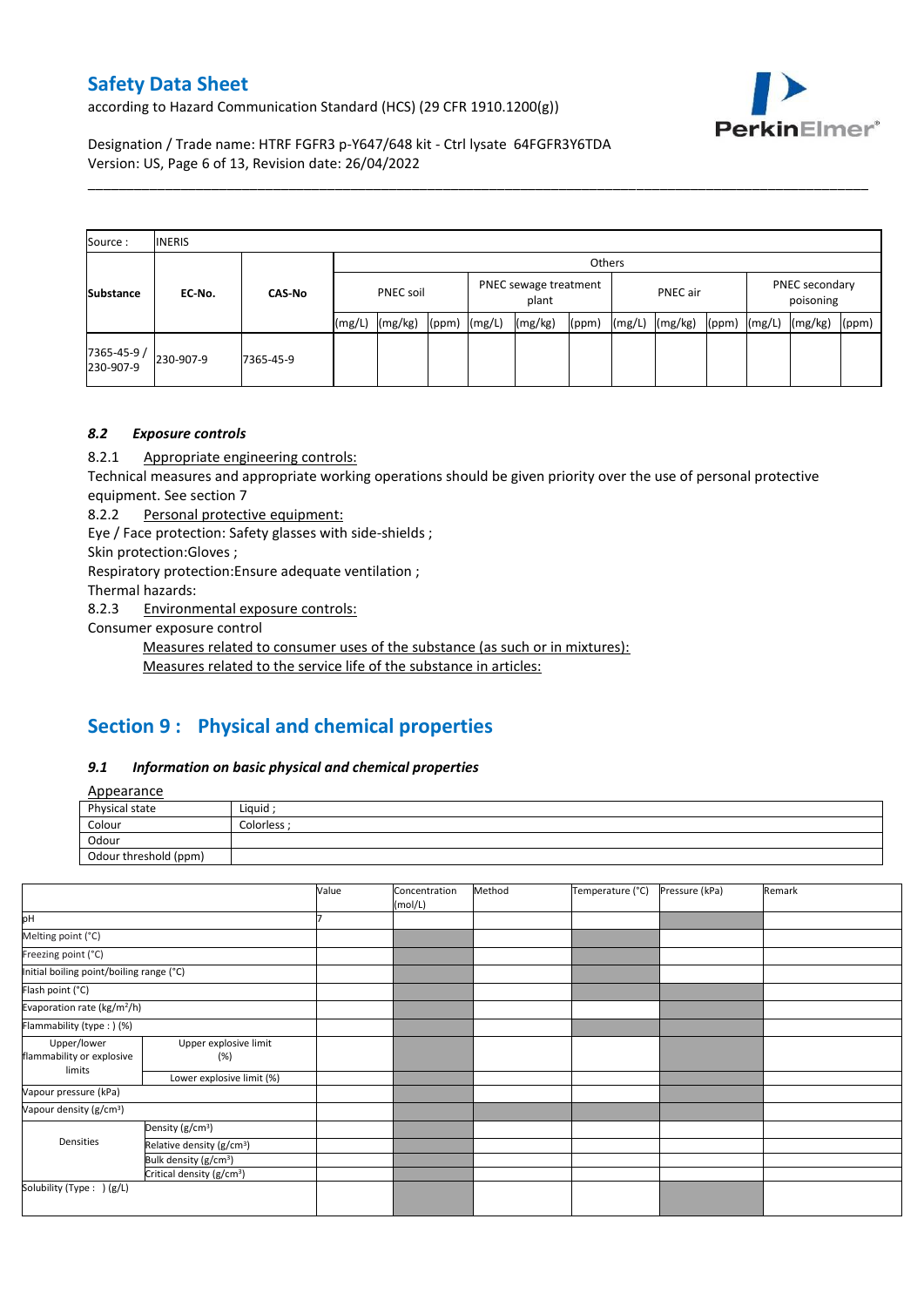according to Hazard Communication Standard (HCS) (29 CFR 1910.1200(g))



# Designation / Trade name: HTRF FGFR3 p-Y647/648 kit - Ctrl lysate 64FGFR3Y6TDA Version: US, Page 7 of 13, Revision date: 26/04/2022

| Partition coefficient (log Pow)<br>n-octanol/water at pH : |                                 |  |  |  |
|------------------------------------------------------------|---------------------------------|--|--|--|
| Auto-ignition temperature (°C)                             |                                 |  |  |  |
| Decomposition energy : kJ                                  | Decomposition temperature (°C)  |  |  |  |
| Viscosity                                                  | Viscosity, dynamic (poiseuille) |  |  |  |
| Viscosity, cinematic (cm <sup>3</sup> /s)                  |                                 |  |  |  |
| Explosive properties                                       |                                 |  |  |  |
|                                                            | Oxidising properties            |  |  |  |

### *9.2 Other information:*

No other relevant data available

# **Section 10 : Stability and reactivity**

#### *10.1 Reactivity*

This material is considered to be non-reactive under normal use conditions. ;

#### *10.2 Chemical stability*

- *10.3 Possibility of hazardous reactions*
- *10.4 Conditions to avoid:*
- *10.5 Incompatible materials:*

### *10.6 Hazardous decomposition products:*

Does not decompose when used for intended uses. ;

# **Section 11 : Toxicological information**

Toxicokinetics, metabolism and distribution

### *11.1 Information on toxicological effects*

Substances

**Acute toxicity**

Animal data: Acute oral toxicity:

| Substance name | LD50<br>(mg/kg) | <b>Species</b> | Method | Symptoms / delayed effects | Remark |
|----------------|-----------------|----------------|--------|----------------------------|--------|
| 9002-93-1      | 1800-1800       | Rat            |        |                            |        |

Acute dermal toxicity: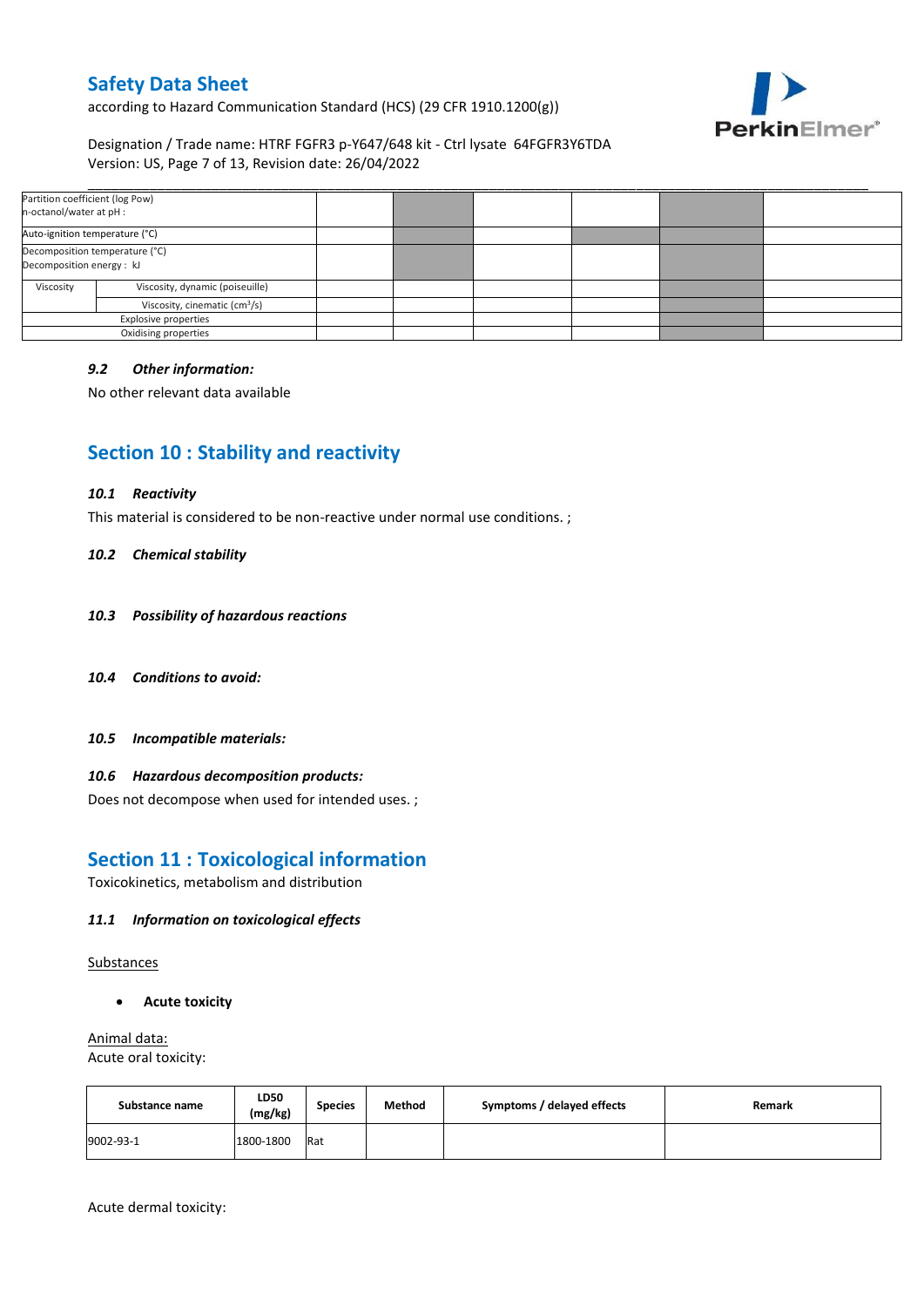according to Hazard Communication Standard (HCS) (29 CFR 1910.1200(g))



Designation / Trade name: HTRF FGFR3 p-Y647/648 kit - Ctrl lysate 64FGFR3Y6TDA Version: US, Page 8 of 13, Revision date: 26/04/2022

Acute inhalative toxicity:

Practical experience / human evidence: Assessment / Classification: General Remark:

### **•** Skin corrosion/irritation

#### Animal data:

| Substance name         | <b>Species</b> | Method | Exposure time | <b>Result/evaluation</b> | Score | Remark |
|------------------------|----------------|--------|---------------|--------------------------|-------|--------|
| 9002-93-<br><u>۔ ت</u> |                |        |               |                          |       |        |

\_\_\_\_\_\_\_\_\_\_\_\_\_\_\_\_\_\_\_\_\_\_\_\_\_\_\_\_\_\_\_\_\_\_\_\_\_\_\_\_\_\_\_\_\_\_\_\_\_\_\_\_\_\_\_\_\_\_\_\_\_\_\_\_\_\_\_\_\_\_\_\_\_\_\_\_\_\_\_\_\_\_\_\_\_\_\_\_\_\_\_\_\_\_\_\_\_\_\_\_\_

In-vitro skin test method: In-vitro skin test result:

Assessment / Classification:

### **Eye damage/irritation**

#### Animal data:

| Substance name   | <b>Species</b> | Method | Exposure time | <b>Result/evaluation</b> | Score | Remark |
|------------------|----------------|--------|---------------|--------------------------|-------|--------|
| 9002-93-<br>⊥−∟ت | Rabbit         |        |               | <b>IEve irritation</b>   |       |        |

In vitro eye test method: In vitro eye test result: Assessment / Classification:

### C**MR effects (carcinogenity, mutagenicity and toxicity for reproduction)**

o Germ cell mutagenicity:

Animal data:

Assessment / Classification:

o Carcinogenicity

Practical experience / human evidence: Animal data:

Other information: Assessment / Classification:

o Reproductive toxicity

Practical experience / human evidence: Animal data:

Other information: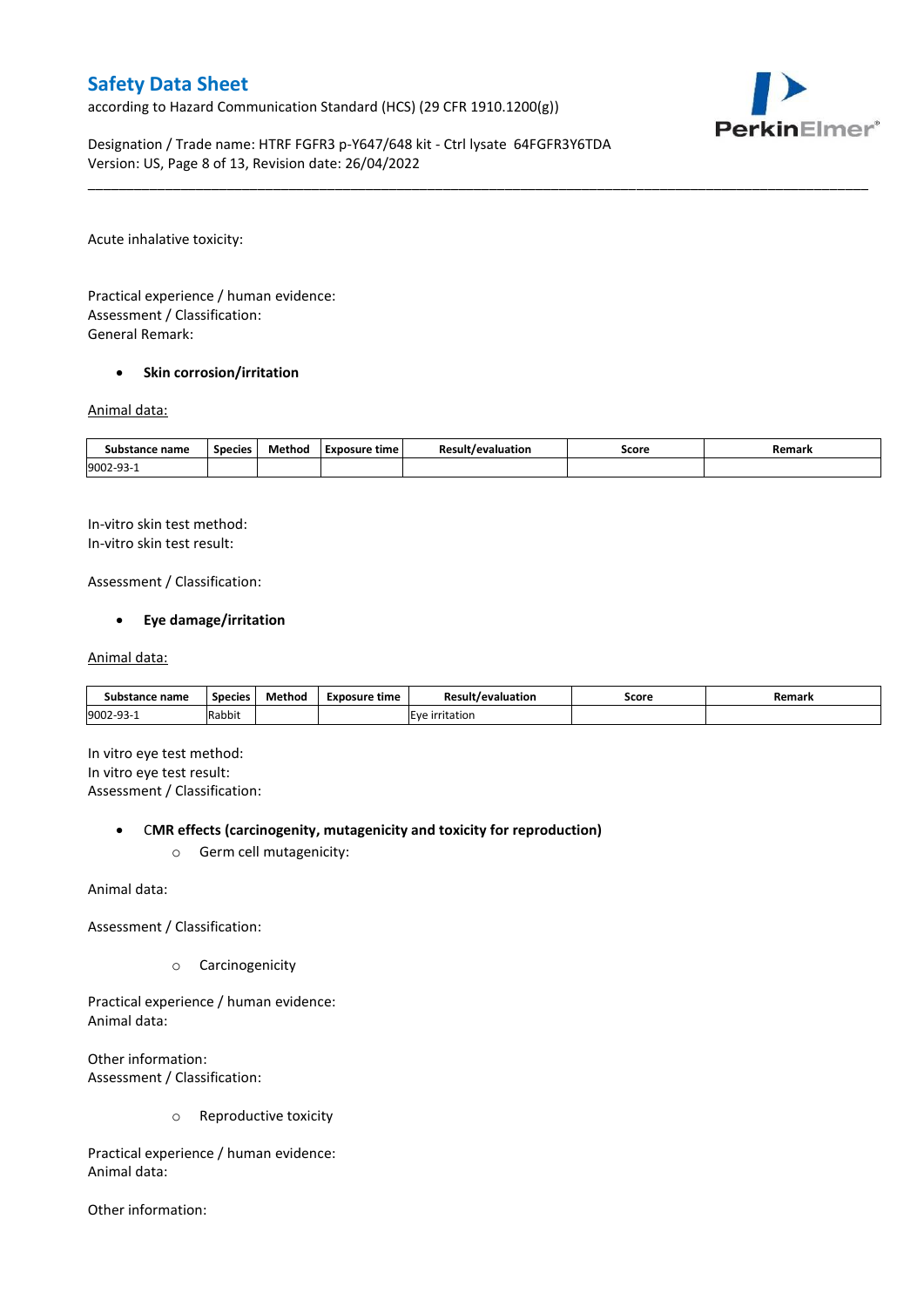according to Hazard Communication Standard (HCS) (29 CFR 1910.1200(g))



Designation / Trade name: HTRF FGFR3 p-Y647/648 kit - Ctrl lysate 64FGFR3Y6TDA Version: US, Page 9 of 13, Revision date: 26/04/2022

\_\_\_\_\_\_\_\_\_\_\_\_\_\_\_\_\_\_\_\_\_\_\_\_\_\_\_\_\_\_\_\_\_\_\_\_\_\_\_\_\_\_\_\_\_\_\_\_\_\_\_\_\_\_\_\_\_\_\_\_\_\_\_\_\_\_\_\_\_\_\_\_\_\_\_\_\_\_\_\_\_\_\_\_\_\_\_\_\_\_\_\_\_\_\_\_\_\_\_\_\_

Assessment / Classification:

Overall assessment on CMR properties:

- **Specific target organ toxicity (single exposure)**
	- o STOT SE 1 and 2

Animal data:

Other information:

o STOT SE 3

Practical experience / human evidence:

Other information: Assessment / Classification:

### **Specific target organ toxicity (repeated exposure)**

Practical experience / human evidence: Animal data:

Assessment / Classification: Other information

### **Aspiration hazard**

Practical experience / human evidence: Experimental data: viscosity data: see SECTION 9. Assessment / Classification: Remark:

11.1.1 Mixtures No toxicological information is available for the mixture itself

# **Section 12 : Ecological information**

In case that test data regarding one endpoint/differentiation exist for the mixture itself, the classification is carried out according to the substance criteria (excluding biodegradation and bioaccumulation). If no test data exist, the criteria for mixture classification has to be used (calculation method) in this case the toxicological data of the ingredients are shown.

### *12.1 Aquatic toxicity:*

Acute (short-term) fish toxicity

| Source:          |        | Informations relatives à la réglementation VME (France) : ED 984, 07.2012 |                       |                       |                  |                                                               |                              |        |        |                       |  |  |  |
|------------------|--------|---------------------------------------------------------------------------|-----------------------|-----------------------|------------------|---------------------------------------------------------------|------------------------------|--------|--------|-----------------------|--|--|--|
| <b>Substance</b> | EC No. | <b>CAS-No</b>                                                             | <b>LC50</b><br>(mg/L) | <b>EC50</b><br>(mg/L) | Test<br>duration | <b>Species</b>                                                | Result/<br><b>Evaluation</b> | Method | Remark | <b>General Remark</b> |  |  |  |
| 9002-93-1        |        | 9002-93-1                                                                 | 8,9                   |                       |                  | Pimephales<br>. Ipromelas<br>96 riving<br>(fathead<br>minnow) |                              |        |        |                       |  |  |  |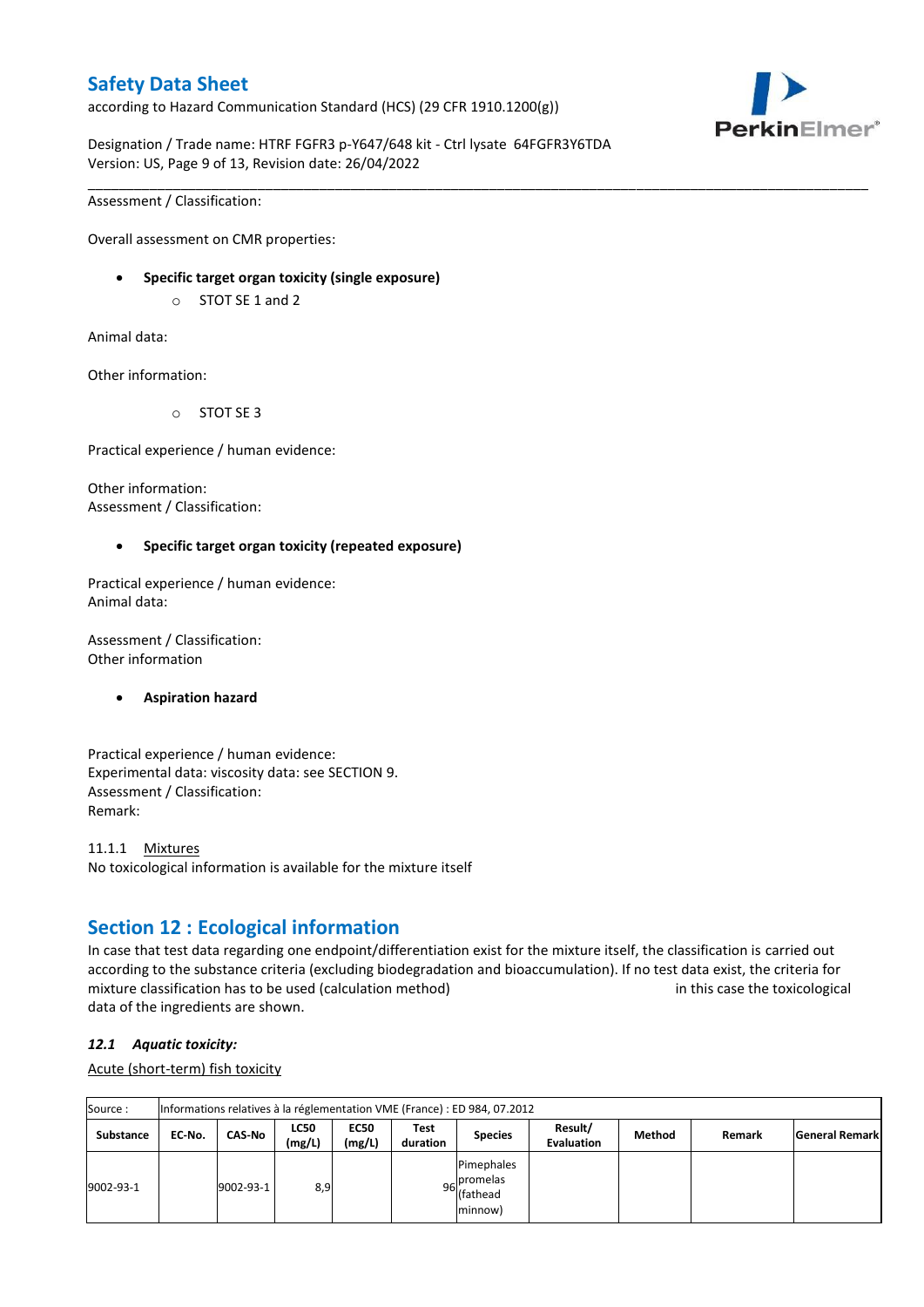according to Hazard Communication Standard (HCS) (29 CFR 1910.1200(g))



# Designation / Trade name: HTRF FGFR3 p-Y647/648 kit - Ctrl lysate 64FGFR3Y6TDA Version: US, Page 10 of 13, Revision date: 26/04/2022

### Chronic (long-term) fish toxicity

| Source:          |           |               |  | Informations relatives à la réglementation VME (France) : ED 984, 07.2012 |         |        |        |                       |  |
|------------------|-----------|---------------|--|---------------------------------------------------------------------------|---------|--------|--------|-----------------------|--|
| <b>Substance</b> | EC No.    | <b>CAS-No</b> |  | $\vert$ NOEC (mg/L) $\vert$ Test duration                                 | Species | Method | Remark | <b>General Remark</b> |  |
| 9002-93-1        | 9002-93-1 |               |  |                                                                           |         |        |        |                       |  |

\_\_\_\_\_\_\_\_\_\_\_\_\_\_\_\_\_\_\_\_\_\_\_\_\_\_\_\_\_\_\_\_\_\_\_\_\_\_\_\_\_\_\_\_\_\_\_\_\_\_\_\_\_\_\_\_\_\_\_\_\_\_\_\_\_\_\_\_\_\_\_\_\_\_\_\_\_\_\_\_\_\_\_\_\_\_\_\_\_\_\_\_\_\_\_\_\_\_\_\_\_

#### Acute (short-term) toxicity to crustacea

| Source:          | Informations relatives à la réglementation VME (France) : ED 984, 07.2012                                                                       |  |  |  |  |  |  |  |  |  |  |
|------------------|-------------------------------------------------------------------------------------------------------------------------------------------------|--|--|--|--|--|--|--|--|--|--|
| <b>Substance</b> | Result/<br><b>EC50</b><br>CAS-No<br>Test duration<br>EC No.<br>Method<br>l General Remark l<br><b>Species</b><br>Remark<br>(mg/L)<br>Evaluation |  |  |  |  |  |  |  |  |  |  |
| 9002-93-1        | 26<br>9002-93-1<br>48                                                                                                                           |  |  |  |  |  |  |  |  |  |  |

### Chronic (long-term) toxicity to crustacea

| Source:          |           |               |  | Informations relatives à la réglementation VME (France) : ED 984, 07.2012 |                |        |        |                       |  |
|------------------|-----------|---------------|--|---------------------------------------------------------------------------|----------------|--------|--------|-----------------------|--|
| <b>Substance</b> | EC No.    | <b>CAS-No</b> |  | NOEC (mg/L) Test duration                                                 | <b>Species</b> | Method | Remark | <b>General Remark</b> |  |
| 9002-93-1        | 9002-93-1 |               |  |                                                                           |                |        |        |                       |  |

### Acute (short-term) toxicity to algae and cyanobacteria

| Source:          | Informations relatives à la réglementation VME (France) : ED 984, 07.2012 |                                                                                                                                  |  |  |  |  |  |  |  |  |  |
|------------------|---------------------------------------------------------------------------|----------------------------------------------------------------------------------------------------------------------------------|--|--|--|--|--|--|--|--|--|
| <b>Substance</b> | EC No.                                                                    | Result/<br>CAS-No   EC50 (mg/L)   Test duration<br>Method<br>l General Remark I<br>Remark<br><b>Species</b><br><b>Evaluation</b> |  |  |  |  |  |  |  |  |  |
| 9002-93-1        |                                                                           | 9002-93-1                                                                                                                        |  |  |  |  |  |  |  |  |  |

## Toxicity to microorganisms and other aquatic plants / organisms

| Source:   |            |        |               | Informations relatives à la réglementation VME (France) : ED 984, 07.2012 |        |        |                       |  |
|-----------|------------|--------|---------------|---------------------------------------------------------------------------|--------|--------|-----------------------|--|
| Substance | EC-No.     | CAS-No | $EC50$ (mg/L) | <b>Species</b>                                                            | Method | Remark | <b>General Remark</b> |  |
| 9002-93-1 | 19002-93-1 |        |               |                                                                           |        |        |                       |  |

### Assessment / Classification:

### *12.2 Persistence and degradability*

Biodegradation:

| Source :         | Informations relatives à la réglementation VME (France) : ED 984, 07.2012 |           |                 |                                    |                         |        |                                                                                      |  |  |  |
|------------------|---------------------------------------------------------------------------|-----------|-----------------|------------------------------------|-------------------------|--------|--------------------------------------------------------------------------------------|--|--|--|
| <b>Substance</b> | EC No.                                                                    | CAS-No    | <b>Inoculum</b> | <b>Biodegradation</b><br>parameter | Degradation<br>rate (%) | Method | Remark                                                                               |  |  |  |
| 9002-93-1        |                                                                           | 9002-93-1 |                 | BOD (% of COD).                    | 36-36                   |        | In accordance with the required<br>stability the product is poorly<br>biodegradable. |  |  |  |

### Abiotic Degradation:

| Source:   |        |               |                                            |                                   |      |    |        |        |
|-----------|--------|---------------|--------------------------------------------|-----------------------------------|------|----|--------|--------|
| Substance | EC-No. | <b>CAS-No</b> | <b>Abiotic</b><br>degradation test<br>type | Half-life time Temperature<br>(j) | (°C) | рH | Method | Remark |
| 9002-93-1 |        | 9002-93-1     |                                            |                                   |      |    |        |        |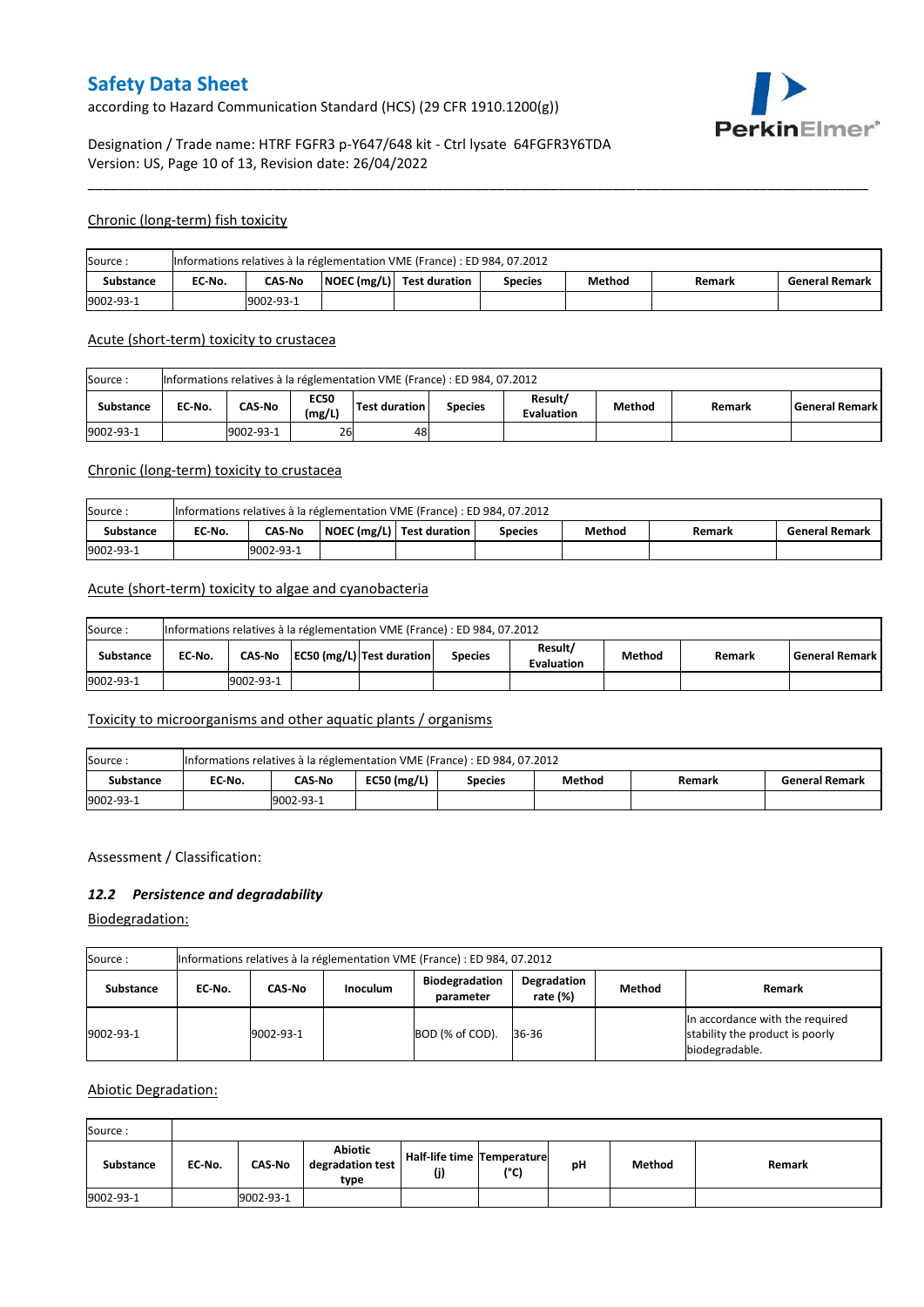according to Hazard Communication Standard (HCS) (29 CFR 1910.1200(g))



Designation / Trade name: HTRF FGFR3 p-Y647/648 kit - Ctrl lysate 64FGFR3Y6TDA Version: US, Page 11 of 13, Revision date: 26/04/2022

Assessment / Classification:

### *12.3 Bioaccumulative potential*

Bioconcentration factor (BCF):

| Source:          |        |               |                |        |        |        |
|------------------|--------|---------------|----------------|--------|--------|--------|
| <b>Substance</b> | EC No. | <b>CAS-No</b> | <b>Species</b> | Result | Method | Remark |
| 9002-93-1        |        | 9002-93-1     |                |        |        |        |

\_\_\_\_\_\_\_\_\_\_\_\_\_\_\_\_\_\_\_\_\_\_\_\_\_\_\_\_\_\_\_\_\_\_\_\_\_\_\_\_\_\_\_\_\_\_\_\_\_\_\_\_\_\_\_\_\_\_\_\_\_\_\_\_\_\_\_\_\_\_\_\_\_\_\_\_\_\_\_\_\_\_\_\_\_\_\_\_\_\_\_\_\_\_\_\_\_\_\_\_\_

### *12.4 Mobility in soil*

| Source:   |       |                 |                     |                   |                                        |         |                                         |                                                   |                                           |        |        |
|-----------|-------|-----------------|---------------------|-------------------|----------------------------------------|---------|-----------------------------------------|---------------------------------------------------|-------------------------------------------|--------|--------|
| Substance | EC n° |                 | CAS n° Distribution | Transport<br>type | Henry's law<br>constant<br>(Pa.m3/mol) | Log KOC | <b>Half-life</b><br>time in<br>soil (j) | <b>Half-life</b><br>time in<br>fresh<br>water (j) | Half-life<br>time in<br>Isea water<br>(j) | Method | Remark |
| 9002-93-1 |       | 9002-<br>$93-1$ |                     |                   |                                        |         |                                         |                                                   |                                           |        |        |

#### *12.5 Results of PBT and vPvB assessment*

### *12.6 Other adverse effects:*

Additional ecotoxicological information:

# **Section 13 : Disposal considerations**

### *13.1 Waste treatment methods*

Waste treatment options: Dispose of waste according to applicable legislation. ;

Other disposal recommendations: Additional information:

# **Section 14 : Transport information**

#### ADR/RID/AND/IMDG/IATA

| UN No.                     |  |
|----------------------------|--|
| UN Proper shipping name    |  |
| Transport hazard class(es) |  |
| Hazard label(s)            |  |
|                            |  |
| Packing group              |  |

### *Transport in bulk according to Annex II of MARPOL 73/78 and the IBC Code*

Land transport (ADR/RID) Classification code ADR: Special Provisions for ADR/RID: Limited quantities for ADR/RID: Excepted Quantities for ADR/RID: Packing Instructions for ADR/RID: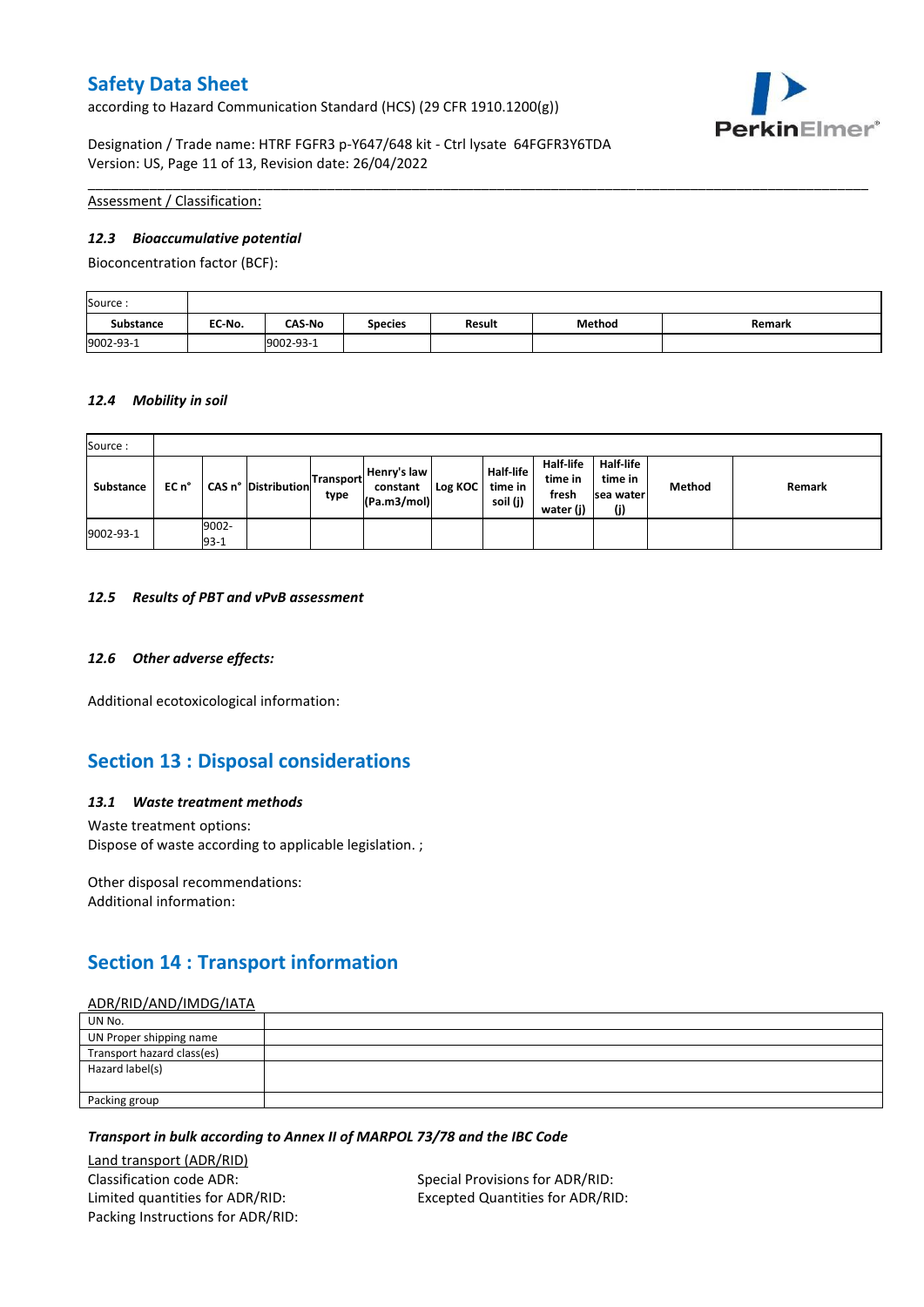according to Hazard Communication Standard (HCS) (29 CFR 1910.1200(g))



Designation / Trade name: HTRF FGFR3 p-Y647/648 kit - Ctrl lysate 64FGFR3Y6TDA Version: US, Page 12 of 13, Revision date: 26/04/2022

| Special packing provisions for ADR/RID:                              |                                                  |  |  |
|----------------------------------------------------------------------|--------------------------------------------------|--|--|
| Mixed packing provisions:                                            | Portable tanks and bulk containers Instructions: |  |  |
| Portable tanks and bulk containers Special Provisions:               |                                                  |  |  |
| <b>ADR Tank Code:</b>                                                | ADR Tank special provisions:                     |  |  |
| Vehicle for tank carriage:                                           | Special provisions for carriage Packages:        |  |  |
| Special provisions for carriage Bulk:                                |                                                  |  |  |
| Special provisions for carriage for loading, unloading and handling: |                                                  |  |  |
| Special Provisions for carriage Operation:                           |                                                  |  |  |
| Hazard identification No:                                            | Transport category (Tunnel restriction code):    |  |  |
| Sea transport (IMDG)                                                 |                                                  |  |  |
| Marine Pollutant:                                                    | Subsidiary risk(s) for IMDG:                     |  |  |
| Packing provisions for IMDG:                                         | Limited quantities for IMDG:                     |  |  |
| Packing instructions for IMDG:                                       | <b>IBC</b> Instructions:                         |  |  |
| <b>IBC Provisions:</b>                                               | <b>IMO</b> tank instructions:                    |  |  |
| UN tank instructions:                                                | Tanks and bulk Provisions:                       |  |  |
| EmS:                                                                 | Stowage and segregation for IMDG:                |  |  |
| Properties and observations:                                         |                                                  |  |  |
| Inland waterway transport (ADN)                                      |                                                  |  |  |
| Classification Code ADNI                                             | Concial Dravisions ADNI.                         |  |  |

| <b>Classification Code ADN:</b>              | <b>Special Provisions ADN:</b>  |
|----------------------------------------------|---------------------------------|
| Limited quantities ADN:                      | <b>Excepted quantities ADN:</b> |
| Carriage permitted:                          | Equipment required:             |
| Provisions concerning loading and unloading: |                                 |
| Provisions concerning carriage:              | Number of blue cones/lights:    |
| Remark:                                      |                                 |

#### Air transport (ICAO-TI / IATA-DGR)

Subsidiary risk for IATA: Excepted quantity for IATA: Passenger and Cargo Aircraft Limited Quantities Packing Instructions: Passenger and Cargo Aircraft Limited Quantities Maximal Net Quantity : Passenger and Cargo Aircraft Packaging Instructions : Passenger and Cargo Aircraft Maximal Net Quantity : Cargo Aircraft only Packaging Instructions : Cargo Aircraft only Maximal Net Quantity : ERG code: Special Provisions for IATA:

# **Section 15 : Regulatory information**

### *15.1 Safety, health and environmental regulations/legislation specific for the substance or mixture*

### *15.2 Chemical Safety Assessment:*

For the following substances of this mixture a chemical safety assessment has been carried out :

# **Section 16 : Other information**

# *16.1 Indication of changes*

Date of the previous version:21/04/2022 Modifications: